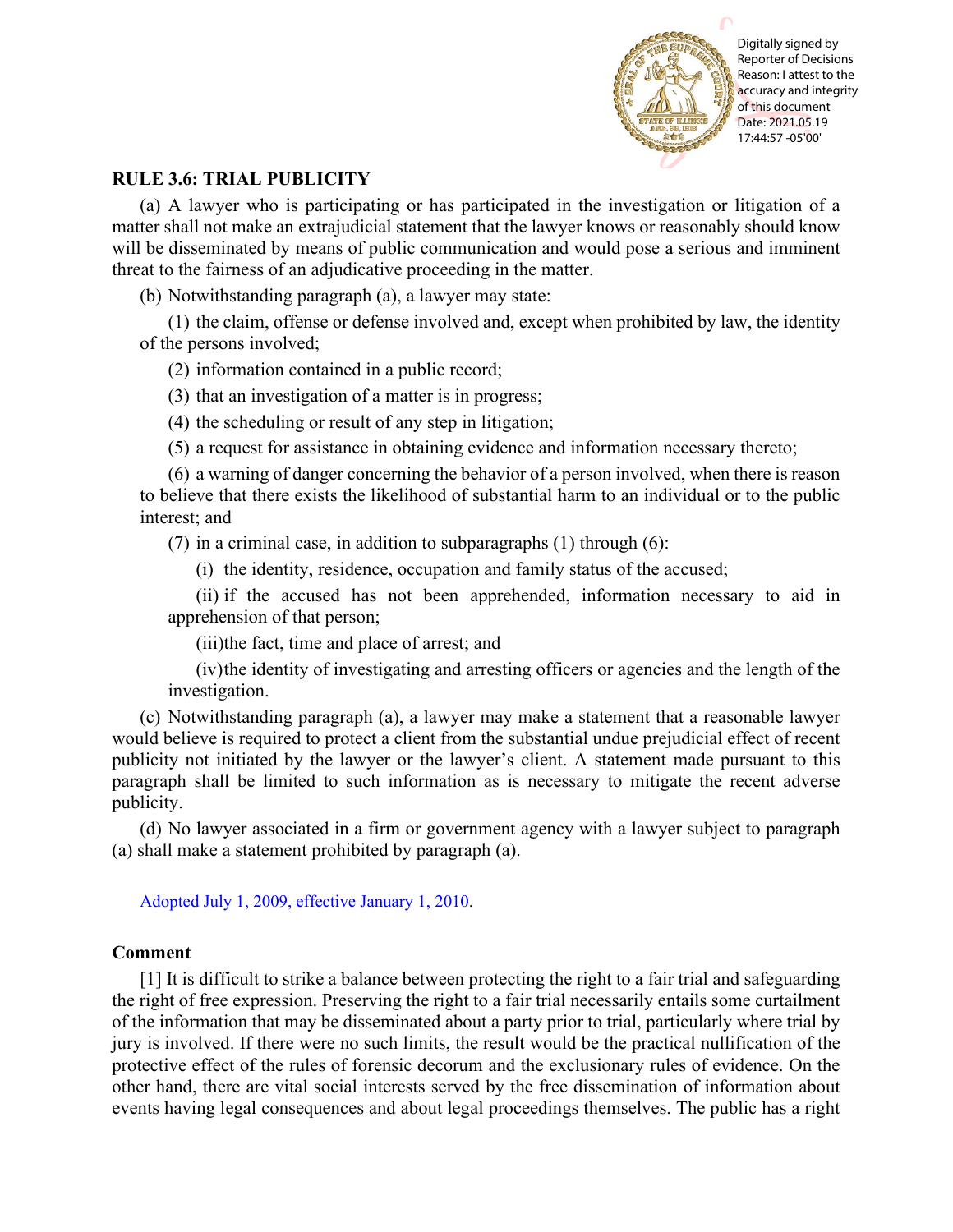to know about threats to its safety and measures aimed at assuring its security. It also has a legitimate interest in the conduct of judicial proceedings, particularly in matters of general public concern. Furthermore, the subject matter of legal proceedings is often of direct significance in debate and deliberation over questions of public policy.

[2] Special rules of confidentiality may validly govern proceedings in juvenile, domestic relations and mental disability proceedings, and perhaps other types of litigation. Rule 3.4(c) requires compliance with such rules.

[3] The Rule sets forth a basic general prohibition against a lawyer's making statements that the lawyer knows or should know would pose a serious and imminent threat to the fairness of an adjudicative proceeding. Recognizing that the public value of informed commentary is great and the likelihood of prejudice to a proceeding by the commentary of a lawyer who is not involved in the proceeding is small, the Rule applies only to lawyers who are, or who have been involved in the investigation or litigation of a case, and their associates.

[4] Paragraph (b) identifies specific matters about which a lawyer's statements would not ordinarily be considered to pose a serious and imminent threat to the fairness of an adjudicative proceeding, and should not in any event be considered prohibited by the general prohibition of paragraph (a). Paragraph (b) is not intended to be an exhaustive listing of the subjects upon which a lawyer may make a statement, but statements on other matters may be subject to paragraph (a).

[5] There are, on the other hand, certain subjects that would pose a serious and imminent threat to the fairness of a proceeding, particularly when they refer to a civil matter triable to a jury, a criminal matter, or any other proceeding that could result in incarceration. These subjects relate to:

(1) the character, credibility, reputation or criminal record of a party, suspect in a criminal investigation or witness, or the identity of a witness, or the expected testimony of a party or witness;

(2) in a criminal case or proceeding that could result in incarceration, the possibility of a plea of guilty to the offense or the existence or contents of any confession, admission, or statement given by a defendant or suspect or that person's refusal or failure to make a statement;

(3) the performance or results of any examination or test or the refusal or failure of a person to submit to an examination or test, or the identity or nature of physical evidence expected to be presented;

(4) any opinion as to the guilt or innocence of a defendant or suspect in a criminal case or proceeding that could result in incarceration;

(5) information that the lawyer knows or reasonably should know is likely to be inadmissible as evidence in a trial and that would, if disclosed, create a substantial risk of prejudicing an impartial trial; or

(6) the fact that a defendant has been charged with a crime, unless there is included therein a statement explaining that the charge is merely an accusation and that the defendant is presumed innocent until and unless proven guilty.